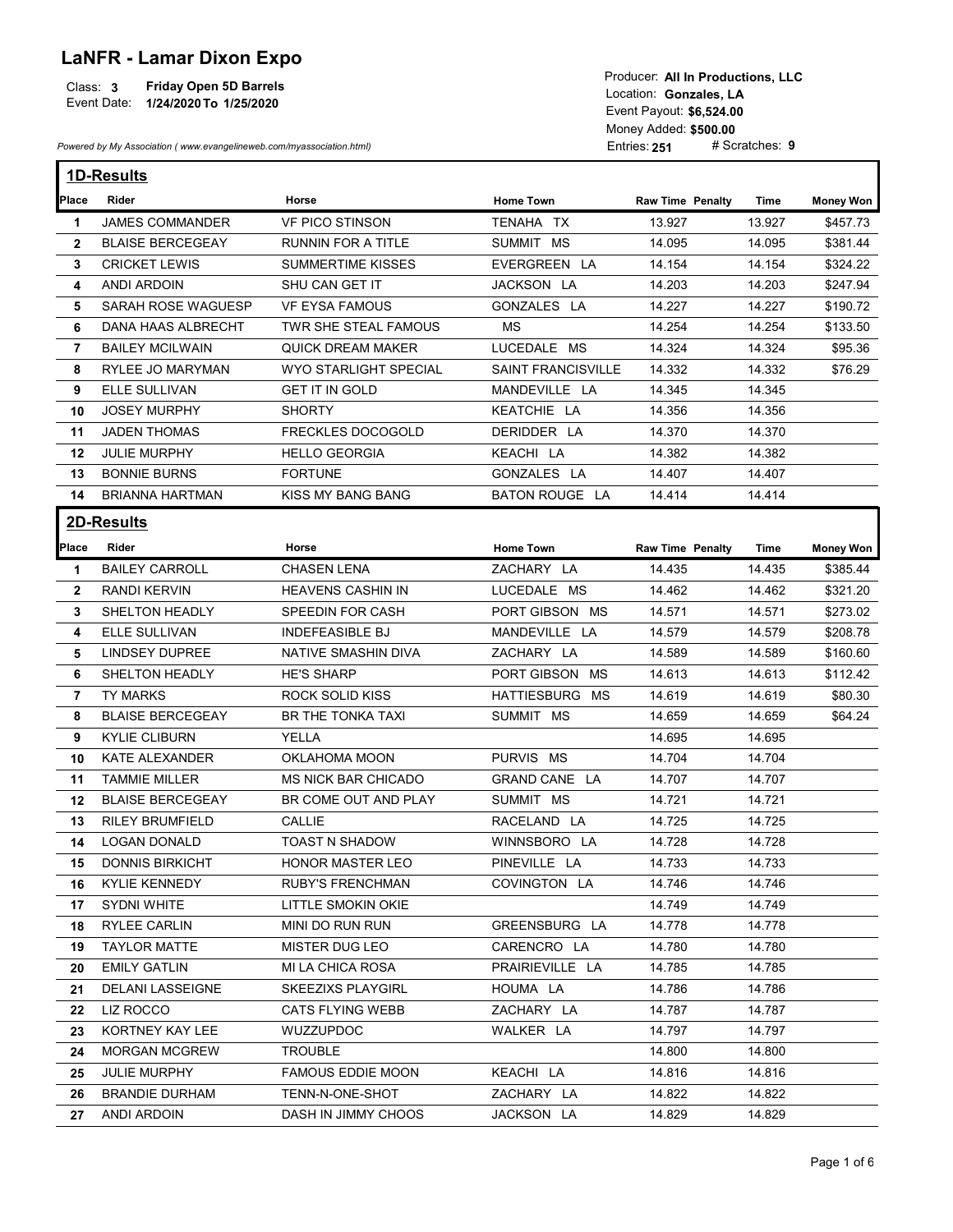| 28           | <b>TAYLOR PEE</b>                | <b>PEYOTE</b>               | LAKE CHARLES LA                      | 14.842                  | 14.842           |                  |
|--------------|----------------------------------|-----------------------------|--------------------------------------|-------------------------|------------------|------------------|
| 29           | <b>CHEYENNE SEAUX</b>            | <b>JUNIOR'S PEPPY BAR</b>   | LAFAYETTE LA                         | 14.857                  | 14.857           |                  |
| 30           | ADRIANNA COFFMAN                 | JESSE                       | LECOMPTE LA                          | 14.859                  | 14.859           |                  |
| 30           | <b>VICTORIA GIOVENGO</b>         | PERKS DARK ANGEL            | SLIDELL LA                           | 14.859                  | 14.859           |                  |
| 32           | <b>DANA PACE</b>                 | <b>CREDIT ME FAME</b>       | NEW BOSTON TX                        | 14.869                  | 14.869           |                  |
| 33           | ANDI ARDOIN                      | <b>JESSA JETTIN LADY</b>    | JACKSON LA                           | 14.880                  | 14.880           |                  |
| 34           | DARLENE MORAN                    | <b>ITTY BIT OF BRISCO</b>   | SANDY HOOK MS                        | 14.892                  | 14.892           |                  |
| 35           | <b>JADEN THOMAS</b>              | <b>FERRARI</b>              | DERIDDER LA                          | 14.901                  | 14.901           |                  |
| 36           | <b>RILEY BRUMFIELD</b>           | <b>TANGO</b>                | RACELAND LA                          | 14.907                  | 14.907           |                  |
| 37           | DANA HAAS ALBRECHT               | SHES A ROCKIN TRAIN         | MS                                   | 14.911                  | 14.911           |                  |
|              |                                  |                             |                                      |                         |                  |                  |
|              | 3D-Results                       |                             |                                      |                         |                  |                  |
| <b>Place</b> | Rider                            | Horse                       | <b>Home Town</b>                     | <b>Raw Time Penalty</b> | Time             | <b>Money Won</b> |
| -1           | <b>EMILY GATLIN</b>              | DEE MONEY MAN               | PRAIRIEVILLE LA                      | 14.928                  | 14.928           | \$313.15         |
| $\mathbf{2}$ | <b>RANDI KERVIN</b>              | <b>OBD SMOKIN RAZOR</b>     | LUCEDALE MS                          | 14.941                  | 14.941           | \$260.96         |
| 3            | <b>ALLIE CLIBURN</b>             | <b>ROSIE</b>                | PRAIRIEVILLE LA                      | 14.949                  | 14.949           | \$221.82         |
| 4            | <b>MALLORY DUNCAN</b>            | <b>SILVER</b>               | DENHAM SPRINGS L                     | 14.952                  | 14.952           | \$169.62         |
| 5            | <b>KRYSTA THERIOT</b>            | <b>CHIEF</b>                | LAFAYETTE LA                         | 14.961                  | 14.961           | \$130.48         |
| 6            | KAYCI ALLEMAND                   | SHINING DILIGENCE           | CHAUVIN LA                           | 14.972                  | 14.972           | \$91.34          |
| 7            | <b>TYLER CROSBY</b>              | <b>GREY</b>                 | COVINGTON LA                         | 14.973                  | 14.973           | \$65.24          |
| 8            | ANGELA RICHARDSON                | ZAN BAR CHIEF               | JACKSON LA                           | 14.979                  | 14.979           | \$52.19          |
| 9            | <b>GRACE TAYLOR</b>              | DASH TA BLUE                | BILOXI MS                            | 15.003                  | 15.003           |                  |
| 10           | <b>KAYCI ALLEMAND</b>            | <b>CASHIN N MOONSHINE</b>   | CHAUVIN LA                           | 15.007                  | 15.007           |                  |
| 11           | <b>ANGEL SPIVEY</b>              | <b>NIKKIS TWISTER</b>       | GONZALES LA                          | 15.019                  | 15.019           |                  |
| 12           | JAYE LYNN HOWELL                 | <b>BOOGIE</b>               |                                      | 15.027                  | 15.027           |                  |
| 13           | <b>OLIVIA SHELTON</b>            | <b>BLUE CINCO GAL</b>       | BAKER LA                             | 15.047                  | 15.047           |                  |
| 14           | MICHELLE BEGNAUD                 | LR U GOTTA B KIDDIN         | DUSON LA                             | 15.065                  | 15.065           |                  |
| 15           | PRESLEY SMITH                    | <b>GREY GHOST FROST</b>     | DENHAM SPRINGS L                     | 15.068                  | 15.068           |                  |
| 16.          | <b>CRYSTAL MCINTYR</b>           | PERKS STREAKIN HOT          |                                      | 15.080                  | 15.080           |                  |
| 17           | NICOLE AUTHEMENT                 | TREATER                     | BOURG LA                             | 15.118                  | 15.118           |                  |
| 18           | <b>RYLEE CARLIN</b>              | WAR PEPONITA                | GREENSBURG LA                        | 15.139                  | 15.139           |                  |
| 19           | <b>KATELYN NICHOLSON</b>         | <b>CLASSIEST FLIT BAR</b>   | LAWRENCE MS                          | 15.140                  | 15.140           |                  |
| 20           | KATELYN NICHOLSON                | SHINE ON BY                 | LAWRENCE MS                          | 15.143                  | 15.143           |                  |
| 21           | <b>HAILEY THOMPSON</b>           | DON'T HOPE BELIEVE          | COLUMBIA MS                          | 15.148                  | 15.148           |                  |
| 22           | NICOLE TRAHAN                    | PEPPYS DUAL TROUBLE         | RACELAND LA                          | 15.151                  | 15.151           |                  |
| 23           | <b>HAILEY MOORE</b>              | LEGENDS BELLA MONET         | PEARL RIVER LA                       | 15.156                  | 15.156           |                  |
| 24           | MICHELLE BEGNAUD                 | I PREFER YOU                | DUSON LA                             | 15.157                  | 15.157           |                  |
| 25           | <b>MONTANA ROY</b>               | <b>SASS ME IN FRENCH</b>    | DUSON LA                             | 15.177                  | 15.177           |                  |
| 26           | <b>BLAKELY WOODRUFF</b>          | LS CRASH                    | SILVERHILL AL                        | 15.179                  | 15.179           |                  |
| 27           | <b>EMALEIGH CORKERN</b>          | WASABI MAKES ME HOT         | HAMMOND LA                           | 15.185                  | 15.185           |                  |
| 28           | CHEYENNE SEAUX                   | <b>GENUINE DOWN DASH</b>    | LAFAYETTE LA                         | 15.188                  | 15.188           |                  |
| 29           | <b>ANN SMITH</b>                 | NIGHT LIGHT                 |                                      | 15.203                  | 15.203           |                  |
| 30           | <b>GENTRY GIACONE</b>            | <b>TOPLINE DEUCE</b>        | INDEPENDENCE LA                      | 15.214                  | 15.214           |                  |
| 31           | <b>EMILIE HOLMES</b>             | SUN FROSTED FRENCHMA        | WAGGAMAN LA                          | 15.223                  | 15.223           |                  |
| 32           | LAYNEE GREER                     | <b>MOON</b>                 | MAURPAUS LA                          | 15.227                  | 15.227           |                  |
| 33           | ADRIANNA COFFMAN                 | CREDIT IN THE RED           | LECOMPTE LA                          | 15.241                  | 15.241           |                  |
| 34           | SIERRA DANLEY                    | DREAM ON FIRE               | FOLSOM LA                            | 15.249                  | 15.249           |                  |
| 35           | <b>SUMMER THERIOT</b>            | <b>HORSE</b>                | BATON ROUGE LA                       | 15.260                  | 15.260           |                  |
| 36           | <b>JAMES COMMANDER</b>           | <b>FIREWATER CIRCLE</b>     | TENAHA TX                            | 15.273                  | 15.273           |                  |
|              | <b>EMILY MARCEAUX</b>            | WENDY                       | SCOTT LA                             | 15.273                  | 15.273           |                  |
| 36           |                                  |                             |                                      |                         |                  |                  |
| 38<br>39     | <b>RILEY BREEDEN</b><br>TY MARKS | <b>MASTER CARTEL</b><br>SIS | ST. FRANCISVILLE L<br>HATTIESBURG MS | 15.290<br>15.293        | 15.290<br>15.293 |                  |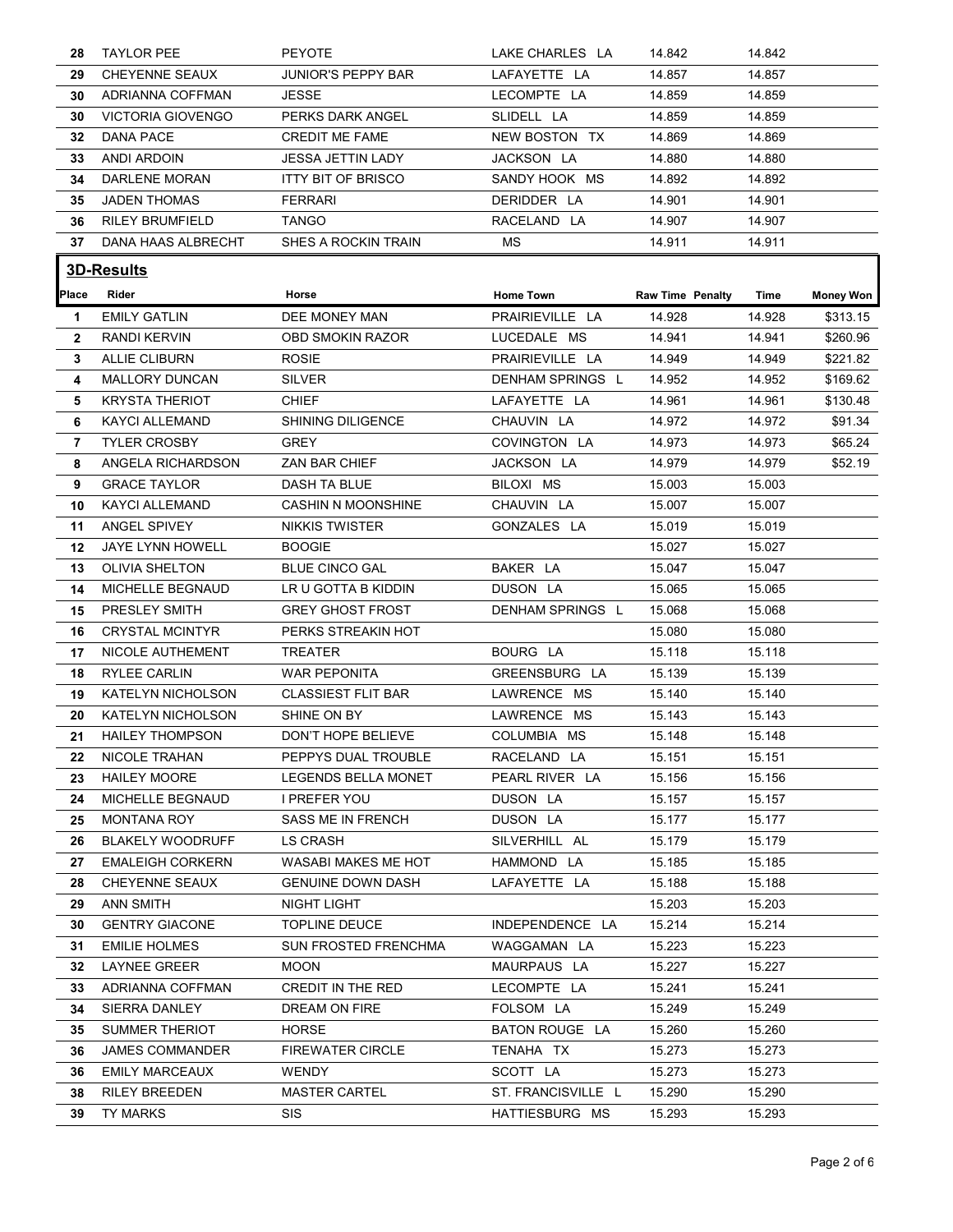| 39.          | MARGARET SPANGLER         | MID MORNINGS BREEZE         | KENTWOOD LA        | 15.293                  | 15.293 |                  |
|--------------|---------------------------|-----------------------------|--------------------|-------------------------|--------|------------------|
| 41           | ELLA POOLEY               | <b>SUGAR</b>                | GRETNA LA          | 15.311                  | 15.311 |                  |
| 41           | <b>COURTNEY BALLARD</b>   | KODYS QUICK PISTOL          | CLINTON LA         | 15.311                  | 15.311 |                  |
| 43.          | KARLEE SCHULKENS          | MY SECRET FLING 37          | SLIDELL LA         | 15.318                  | 15.318 |                  |
| 44           | <b>JODIE SUMMERS</b>      | <b>SPENCERS PRIDE</b>       | SORRENTO LA        | 15.321                  | 15.321 |                  |
| 45           | MALLORY DUNCAN            | <b>GOOSE</b>                | DENHAM SPRINGS L   | 15.327                  | 15.327 |                  |
| 46           | TRISTA ROHMAN             | MISS DO DA TEE              | PORT BARRE LA      | 15.338                  | 15.338 |                  |
| 47           | <b>TISH MARSH</b>         | TANGO TOO                   | HOLDEN LA          | 15.363                  | 15.363 |                  |
| 48.          | <b>SARA LEA</b>           | DLK YAWLS WATER LILY        |                    | 15.383                  | 15.383 |                  |
| 49           | ANN SMITH                 | LOUISIANA DYNASTY           |                    | 15.386                  | 15.386 |                  |
| 50           | <b>RHEA PITRE</b>         | SNOWFLAKE JACK              | RACELAND LA        | 15.387                  | 15.387 |                  |
| 51           | <b>CRYSTAL MCINTYR</b>    | <b>JUSTA DTF FRENCHMAN</b>  |                    | 15.393                  | 15.393 |                  |
| 52           | ANDI ARDOIN               | <b>FLASH THE FIREWATER</b>  | JACKSON LA         | 15.411                  | 15.411 |                  |
|              | <b>53 KATE ALEXANDER</b>  | CINCO SMOOTH                | PURVIS MS          | 15.424                  | 15.424 |                  |
|              |                           |                             |                    |                         |        |                  |
|              | <b>4D-Results</b>         |                             |                    |                         |        |                  |
|              | Place Rider               | Horse                       | Home Town          | <b>Raw Time Penalty</b> | Time   | <b>Money Won</b> |
| 1.           | ELLE LOUVIERE             | BOYDS HOWIE DOIN            | PRAIRIEVILLE LA    | 15.486                  | 15.486 | \$240.86         |
| $\mathbf{2}$ | ANGEL SPIVEY              | TASER ME BLUE               | GONZALES LA        | 15.492                  | 15.492 | \$200.72         |
| 3            | <b>TAMMIE MILLER</b>      | <b>BARRONS WATCH</b>        | GRAND CANE LA      | 15.497                  | 15.497 | \$170.61         |
| 4            | SIERRA DANLEY             | PEPPYS PLAYIN DEE BAR       | FOLSOM LA          | 15.521                  | 15.521 | \$130.47         |
| 5.           | ADRIANNA COFFMAN          | <b>VEGAS</b>                | LECOMPTE LA        | 15.526                  | 15.526 | \$100.36         |
| 6            | SIDNEY SEHON              | I'M YOUR GUY                | GONZALES LA        | 15.532                  | 15.532 | \$70.25          |
| 7            | SIDNEY SEHON              | THE SECRET ROUGE            | GONZALES LA        | 15.554                  | 15.554 | \$50.18          |
| 8            | <b>SHANNON SMITH</b>      | <b>BUSY LACIN CHEX</b>      |                    | 15.564                  | 15.564 | \$40.14          |
| 9.           | <b>CHEYENNE SEAUX</b>     | RANGER PACKIN PISTOL        | LAFAYETTE LA       | 15.591                  | 15.591 |                  |
| 10           | <b>ALISA LANDRY</b>       | EXTRA BAD N BOUJEE          | GONZALES LA        | 15.619                  | 15.619 |                  |
| 11           | <b>MARLEY SEALS</b>       | GAYBAR GOLD PEPPY           | COLUMBIA MS        | 15.623                  | 15.623 |                  |
| 12           | <b>EMILY GATLIN</b>       | FIRST DOWN ROANY            | PRAIRIEVILLE LA    | 15.650                  | 15.650 |                  |
| 13           | <b>BOBBYGRACE THORNTO</b> | <b>TREASURED STRAIGHT</b>   | MEADVILLE MS       | 15.653                  | 15.653 |                  |
| 14           | <b>ERICA SINGLETON</b>    | <b>JETS DRIFTING</b>        |                    | 15.666                  | 15.666 |                  |
|              | <b>15 KRYSTA THERIOT</b>  | ZIPPY                       | LAFAYETTE LA       | 15.675                  | 15.675 |                  |
| 16           | <b>JORDAN ROBERTSON</b>   | PT FIREWATER FORREST        | ST FRANCISVILLE LA | 15.680                  | 15.680 |                  |
| 17           | KELLIE WALLACE            | BAY BAR CASINO              | WATSON LA          | 15.695                  | 15.695 |                  |
| 18           | KAITLYN ROBICHAUX         | SHOWDOWNS BAY ROXIE         | RACELAND LA        | 15.699                  | 15.699 |                  |
| 19           | <b>STEVIE ROBERT</b>      | TOO SUEN TO SHINE           | GONZALES LA        | 15.716                  | 15.716 |                  |
| 20           | <b>SUMMER THERIOT</b>     | JJJ CINCO DE MAYO           | BATON ROUGE LA     | 15.737                  | 15.737 |                  |
| 21           | TISH MARSH                | ASHLEY'S LUCKY LADY         | HOLDEN LA          | 15.751                  | 15.751 |                  |
| 22           | <b>EMILIE HOLMES</b>      | <b>BRISCO FORTUNE GETTE</b> | WAGGAMAN LA        | 15.802                  | 15.802 |                  |
| 23           | <b>MORGAN MOSES</b>       | <b>LUSTERS ROYALTY</b>      | PINEVILLE LA       | 15.811                  | 15.811 |                  |
| 24           | <b>MONTANA ROY</b>        | SHADEAUX'S U ROCKIN         | DUSON LA           | 15.825                  | 15.825 |                  |
| 25           | RACHEL TASSARA            | <b>LOLA</b>                 | SAINT ROSE LA      | 15.869                  | 15.869 |                  |
| 26           | <b>CANDACE GRANTHAM</b>   | AK SKIPPA FRECKELS          | FERRIDAY LA        | 15.870                  | 15.870 |                  |
|              | 27 MEGAN DAUGHENBAUGH     | <b>MAYBEABUG</b>            | IOWA LA            | 15.895                  | 15.895 |                  |
|              | 5D-Results                |                             |                    |                         |        |                  |
|              |                           |                             |                    |                         |        |                  |
| Place        | Rider                     | Horse                       | <b>Home Town</b>   | <b>Raw Time Penalty</b> | Time   | <b>Money Won</b> |
| 1.           | <b>BROOKE ROMIG</b>       | SOLOS HONEY BADGER          | DENHAM SPRINGS L   | 15.933                  | 15.933 | \$168.58         |
| $\mathbf{2}$ | TY MARKS                  | <b>VF HOT DAMN</b>          | HATTIESBURG MS     | 15.934                  | 15.934 | \$140.48         |
| 3            | <b>BETTLYN BABIN</b>      | <b>CHEROKEES LAST INJUN</b> | DERIDDER LA        | 15.939                  | 15.939 | \$119.41         |
| 4            | <b>SKYLAR SPILLERS</b>    | LAVEAUX                     | LENA LA            | 15.981                  | 15.981 | \$91.31          |
|              | 5 HEATHER SUTTON          | <b>GUNNER</b>               | JAYESS MS          | 16.000                  | 16.000 | \$70.24          |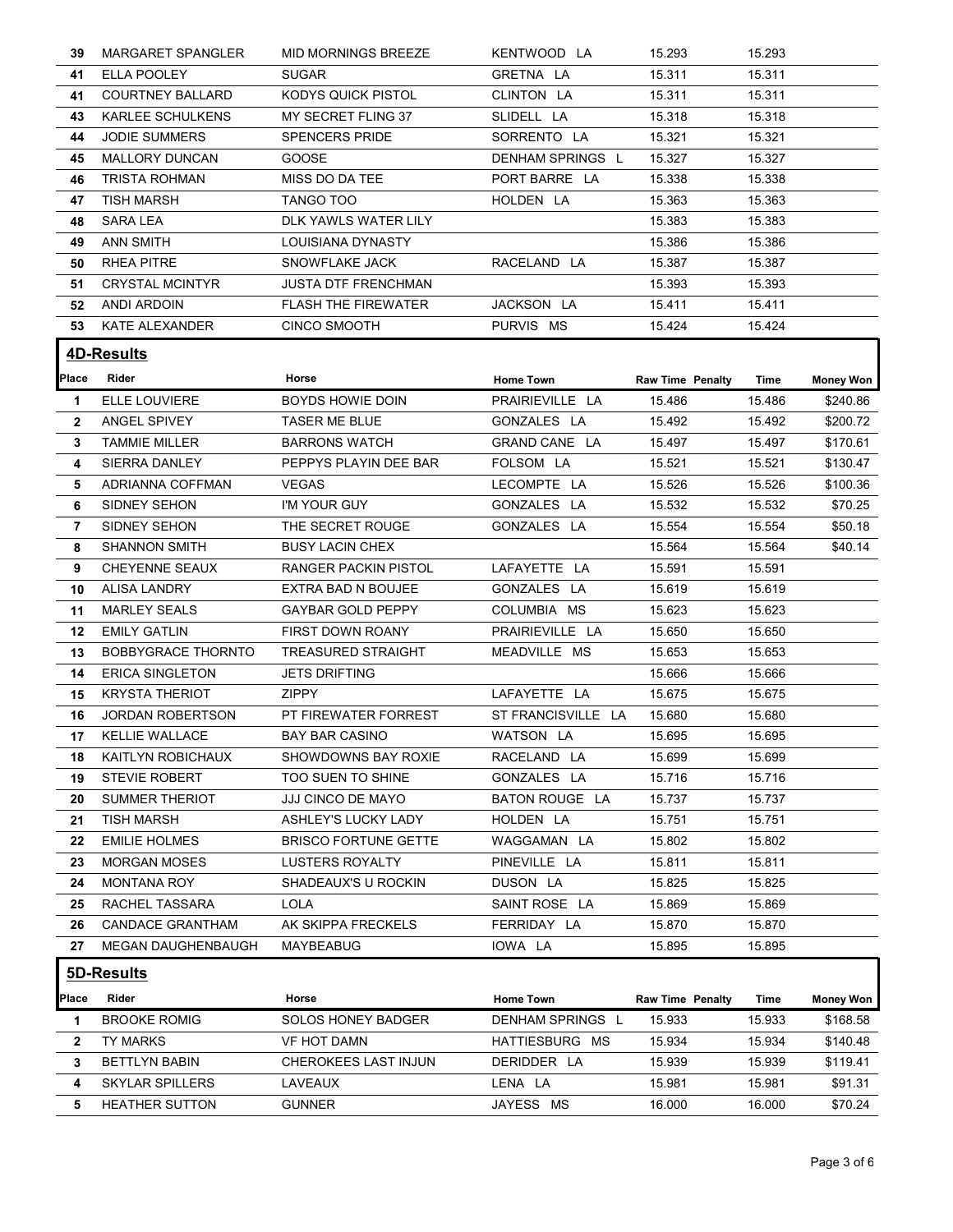| <b>MISTI THIBODEAUX</b>     | COLONIAL BAR BULLY                                                                                                                                                                                                                                                                                                                 | CHURCH POINT LA                                                                                                                                                 | 16.002                                                                                                             | 16.002                                                                                           | \$49.17                                                                                |
|-----------------------------|------------------------------------------------------------------------------------------------------------------------------------------------------------------------------------------------------------------------------------------------------------------------------------------------------------------------------------|-----------------------------------------------------------------------------------------------------------------------------------------------------------------|--------------------------------------------------------------------------------------------------------------------|--------------------------------------------------------------------------------------------------|----------------------------------------------------------------------------------------|
| <b>BOBBYGRACE THORNTO</b>   | PRINCESS CHEYENNE                                                                                                                                                                                                                                                                                                                  | MEADVILLE MS                                                                                                                                                    | 16.009                                                                                                             | 16.009                                                                                           | \$35.12                                                                                |
| BRENNAN FITZGERALD-L        | <b>MD MARJESTIC PEPSI</b>                                                                                                                                                                                                                                                                                                          | AMITE LA                                                                                                                                                        | 16.049                                                                                                             | 16.049                                                                                           | \$14.05                                                                                |
| DANA LITTLE                 | <b>BUDDYS KIT</b>                                                                                                                                                                                                                                                                                                                  | DARROW LA                                                                                                                                                       | 16.049                                                                                                             | 16.049                                                                                           | \$14.05                                                                                |
| <b>KAYCI ALLEMAND</b>       | <b>FIRST FIREBUG</b>                                                                                                                                                                                                                                                                                                               | CHAUVIN LA                                                                                                                                                      | 16.056                                                                                                             | 16.056                                                                                           |                                                                                        |
| NICOLE TRAHAN               | <b>PIXIE</b>                                                                                                                                                                                                                                                                                                                       | RACELAND LA                                                                                                                                                     | 16.070                                                                                                             | 16.070                                                                                           |                                                                                        |
| NICOLE AUTHEMENT            | LENA                                                                                                                                                                                                                                                                                                                               | BOURG LA                                                                                                                                                        | 16.086                                                                                                             | 16.086                                                                                           |                                                                                        |
| STEPHANIE CHISHOLM          | <b>FRECKLE CAT</b>                                                                                                                                                                                                                                                                                                                 | LUCEDALE MS                                                                                                                                                     | 16.107                                                                                                             | 16.107                                                                                           |                                                                                        |
|                             |                                                                                                                                                                                                                                                                                                                                    |                                                                                                                                                                 |                                                                                                                    |                                                                                                  |                                                                                        |
|                             |                                                                                                                                                                                                                                                                                                                                    |                                                                                                                                                                 |                                                                                                                    |                                                                                                  |                                                                                        |
|                             |                                                                                                                                                                                                                                                                                                                                    |                                                                                                                                                                 |                                                                                                                    |                                                                                                  |                                                                                        |
|                             |                                                                                                                                                                                                                                                                                                                                    |                                                                                                                                                                 |                                                                                                                    |                                                                                                  |                                                                                        |
|                             |                                                                                                                                                                                                                                                                                                                                    |                                                                                                                                                                 |                                                                                                                    |                                                                                                  |                                                                                        |
|                             |                                                                                                                                                                                                                                                                                                                                    |                                                                                                                                                                 |                                                                                                                    |                                                                                                  |                                                                                        |
|                             |                                                                                                                                                                                                                                                                                                                                    |                                                                                                                                                                 |                                                                                                                    |                                                                                                  |                                                                                        |
|                             |                                                                                                                                                                                                                                                                                                                                    |                                                                                                                                                                 |                                                                                                                    |                                                                                                  |                                                                                        |
|                             |                                                                                                                                                                                                                                                                                                                                    |                                                                                                                                                                 |                                                                                                                    |                                                                                                  |                                                                                        |
|                             |                                                                                                                                                                                                                                                                                                                                    |                                                                                                                                                                 |                                                                                                                    |                                                                                                  |                                                                                        |
| KIMBERLY GILBERT            | JETTIN                                                                                                                                                                                                                                                                                                                             | CHARENTON LA                                                                                                                                                    |                                                                                                                    | 16.351                                                                                           |                                                                                        |
| <b>EMMA TRAHAN</b>          | <b>PACER</b>                                                                                                                                                                                                                                                                                                                       | RACELAND LA                                                                                                                                                     | 16.370                                                                                                             | 16.370                                                                                           |                                                                                        |
| <b>OLIVIA SHELTON</b>       | <b>REACK QUICK</b>                                                                                                                                                                                                                                                                                                                 | BAKER LA                                                                                                                                                        | 16.401                                                                                                             | 16.401                                                                                           |                                                                                        |
| <b>KEELIE BRIGNAC</b>       | <b>RANGER</b>                                                                                                                                                                                                                                                                                                                      | SPRINGFIELD LA                                                                                                                                                  | 16.425                                                                                                             | 16.425                                                                                           |                                                                                        |
| <b>BAILEE HARP</b>          | <b>LENAS RED MONEY</b>                                                                                                                                                                                                                                                                                                             | ETHEL LA                                                                                                                                                        | 16.445                                                                                                             | 16.445                                                                                           |                                                                                        |
| <b>TYLER CROSBY</b>         | <b>GL SOPHIA LOREN</b>                                                                                                                                                                                                                                                                                                             | COVINGTON LA                                                                                                                                                    | 16.456                                                                                                             | 16.456                                                                                           |                                                                                        |
| <b>JULIA HATTEN</b>         | <b>JCS LENAS LITTLE DOC</b>                                                                                                                                                                                                                                                                                                        | MOSS POINT MS                                                                                                                                                   | 16.543                                                                                                             | 16.543                                                                                           |                                                                                        |
| DEMETRIA DECUIR             | <b>BUTTERCUP</b>                                                                                                                                                                                                                                                                                                                   | ERWINVILLE LA                                                                                                                                                   | 16.543                                                                                                             | 16.543                                                                                           |                                                                                        |
| <b>KELSEY BOUDREAUX</b>     | CORONA CARTELLA                                                                                                                                                                                                                                                                                                                    | DARROW LA                                                                                                                                                       | 16.578                                                                                                             | 16.578                                                                                           |                                                                                        |
| RACHEL TASSARA<br>32        | MADDIE                                                                                                                                                                                                                                                                                                                             | SAINT ROSE LA                                                                                                                                                   | 16.595                                                                                                             | 16.595                                                                                           |                                                                                        |
|                             |                                                                                                                                                                                                                                                                                                                                    |                                                                                                                                                                 |                                                                                                                    |                                                                                                  |                                                                                        |
|                             |                                                                                                                                                                                                                                                                                                                                    |                                                                                                                                                                 |                                                                                                                    |                                                                                                  |                                                                                        |
| <b>BETTLYN BABIN</b>        | PEPTARI PISTOL                                                                                                                                                                                                                                                                                                                     | DERIDDER LA                                                                                                                                                     | 16.609                                                                                                             | 16.609                                                                                           |                                                                                        |
| <b>APRIL ROHMAN</b><br>34   | <b>BELLE</b>                                                                                                                                                                                                                                                                                                                       | PORT BARRE LA                                                                                                                                                   | 16.773                                                                                                             | 16.773                                                                                           |                                                                                        |
| ELIZABETH MCANALLY<br>35    | <b>GYPSY ROSE</b>                                                                                                                                                                                                                                                                                                                  |                                                                                                                                                                 | 16.853                                                                                                             | 16.853                                                                                           |                                                                                        |
| ASHLE' HUDSPETH<br>36       | LM ASHLES LIL ROSE                                                                                                                                                                                                                                                                                                                 | PINE GROVE LA                                                                                                                                                   | 16.868                                                                                                             | 16.868                                                                                           |                                                                                        |
| PERRY SULLIVAN<br>37        | PLAYIN MAIDAS PEP                                                                                                                                                                                                                                                                                                                  | DENHAM SPRINGS L                                                                                                                                                | 16.899                                                                                                             | 16.899                                                                                           |                                                                                        |
| <b>BRANDY MCBRIDE</b><br>38 | <b>DIXIE</b>                                                                                                                                                                                                                                                                                                                       |                                                                                                                                                                 | 16.910                                                                                                             | 16.910                                                                                           |                                                                                        |
| 39 TY MARKS                 | TED                                                                                                                                                                                                                                                                                                                                | HATTIESBURG MS                                                                                                                                                  | 17.034                                                                                                             | 17.034                                                                                           |                                                                                        |
| <b>HILARY DAUZAT</b>        | <b>GENUINE REX</b>                                                                                                                                                                                                                                                                                                                 | MARKSVILLE LA                                                                                                                                                   | 17.106                                                                                                             | 17.106                                                                                           |                                                                                        |
| <b>MARGARET LEET</b><br>41  | <b>MAGIC</b>                                                                                                                                                                                                                                                                                                                       |                                                                                                                                                                 | 17.189                                                                                                             | 17.189                                                                                           |                                                                                        |
| <b>JOSLYN PARNELL</b><br>42 | <b>GET IT TA GO</b>                                                                                                                                                                                                                                                                                                                | SLAUGHTER LA                                                                                                                                                    | 17.258                                                                                                             | 17.258                                                                                           |                                                                                        |
| <b>HILARY DAUZAT</b><br>43  | LIL SOLS FLASH                                                                                                                                                                                                                                                                                                                     | MARKSVILLE LA                                                                                                                                                   | 17.336                                                                                                             | 17.336                                                                                           |                                                                                        |
| <b>TONI DAIGLE</b>          | <b>SLING SHOT</b>                                                                                                                                                                                                                                                                                                                  | SAINT AMANT LA                                                                                                                                                  | 17.524                                                                                                             | 17.524                                                                                           |                                                                                        |
| NANCY DEVALL                | REBEL MAN HANCOCK                                                                                                                                                                                                                                                                                                                  | FERRIDAY LA                                                                                                                                                     | 17.531                                                                                                             | 17.531                                                                                           |                                                                                        |
| TAYLOR COOK                 | LETHAL STRIKE                                                                                                                                                                                                                                                                                                                      |                                                                                                                                                                 | 17.737                                                                                                             | 17.737                                                                                           |                                                                                        |
| <b>COURTNIE BOUDREAUX</b>   | <b>BOONS MC BLUE</b>                                                                                                                                                                                                                                                                                                               | FRANKLIN LA                                                                                                                                                     | 18.067                                                                                                             | 18.067                                                                                           |                                                                                        |
|                             |                                                                                                                                                                                                                                                                                                                                    |                                                                                                                                                                 |                                                                                                                    |                                                                                                  |                                                                                        |
| <b>SUSAN TANNER</b>         | <b>JENA'S LUCKY TWIST</b>                                                                                                                                                                                                                                                                                                          | LUCEDALE MS                                                                                                                                                     | 18.337                                                                                                             | 18.337                                                                                           |                                                                                        |
| <b>DARLA BISHOP</b>         | <b>CITATRES</b>                                                                                                                                                                                                                                                                                                                    | PRAIRIEVILLE LA                                                                                                                                                 | 19.821                                                                                                             | 19.821                                                                                           |                                                                                        |
| <b>TAYLOR MANN</b><br>50    | <b>CASPER</b>                                                                                                                                                                                                                                                                                                                      |                                                                                                                                                                 | 19.927                                                                                                             | 19.927                                                                                           |                                                                                        |
| <b>TONI DAIGLE</b><br>51    | <b>SUPAFREAK</b>                                                                                                                                                                                                                                                                                                                   | SAINT AMANT LA                                                                                                                                                  | 20.004                                                                                                             | 20.004                                                                                           |                                                                                        |
| 52 MIA BALDWIN              | FRENCH MISS OTOE                                                                                                                                                                                                                                                                                                                   | GEISMAR LA                                                                                                                                                      | 20.908                                                                                                             | 20.908                                                                                           |                                                                                        |
| <b>No Time-Results</b>      |                                                                                                                                                                                                                                                                                                                                    |                                                                                                                                                                 |                                                                                                                    |                                                                                                  |                                                                                        |
|                             |                                                                                                                                                                                                                                                                                                                                    |                                                                                                                                                                 |                                                                                                                    |                                                                                                  |                                                                                        |
| Place<br>Rider              | Horse                                                                                                                                                                                                                                                                                                                              | <b>Home Town</b>                                                                                                                                                | Raw Time Penalty                                                                                                   | Time                                                                                             | <b>Money Won</b>                                                                       |
| OLIVIA CHENEVERT            | CARAWAYS INSEXYSLANE                                                                                                                                                                                                                                                                                                               | PLAUCHEVILLE LA                                                                                                                                                 | 14.237<br>5                                                                                                        | 819.237                                                                                          |                                                                                        |
| <b>KYLIE KENNEDY</b>        | FLITS JITTER BUG                                                                                                                                                                                                                                                                                                                   | COVINGTON LA                                                                                                                                                    | 14.309<br>5                                                                                                        | 819.309                                                                                          |                                                                                        |
|                             |                                                                                                                                                                                                                                                                                                                                    |                                                                                                                                                                 |                                                                                                                    |                                                                                                  |                                                                                        |
|                             |                                                                                                                                                                                                                                                                                                                                    |                                                                                                                                                                 |                                                                                                                    |                                                                                                  |                                                                                        |
|                             |                                                                                                                                                                                                                                                                                                                                    |                                                                                                                                                                 |                                                                                                                    |                                                                                                  | Page 4 of 6                                                                            |
| 7<br>28<br>29<br>29         | 10<br>11<br>12<br>13<br><b>JENNA BOURGEOIS</b><br>14<br><b>EMMA KNIGHT</b><br>15<br><b>KAMON BROWN</b><br>16<br><b>KARLA HEBERT</b><br>17<br><b>KRISTY DUNN</b><br>18<br>SHERIDAN SHUMPERT<br>19<br><b>MACY HURST</b><br>20<br><b>MELISSA MCDANIEL</b><br>21<br><b>CHRISTIAN MATHERS</b><br>21<br>23<br>24<br>25<br>26<br>27<br>31 | SHY<br><b>GINGER SNAP</b><br><b>PEGASUS</b><br><b>BELLA</b><br><b>JASPER</b><br>ROCOS RUSTY<br><b>MISSILE</b><br>FRENCHMANSBULLY FUEL<br><b>JCS CATCHA STAR</b> | THIBODAUX LA<br>NORWOOD LA<br>AMITE LA<br>HOUMA LA<br>MOOREVILLE MS<br>ROSELAND LA<br>LUMBERTON MS<br>VANCLEAVE MS | 16.136<br>16.143<br>16.148<br>16.172<br>16.185<br>16.234<br>16.321<br>16.346<br>16.346<br>16.351 | 16.136<br>16.143<br>16.148<br>16.172<br>16.185<br>16.234<br>16.321<br>16.346<br>16.346 |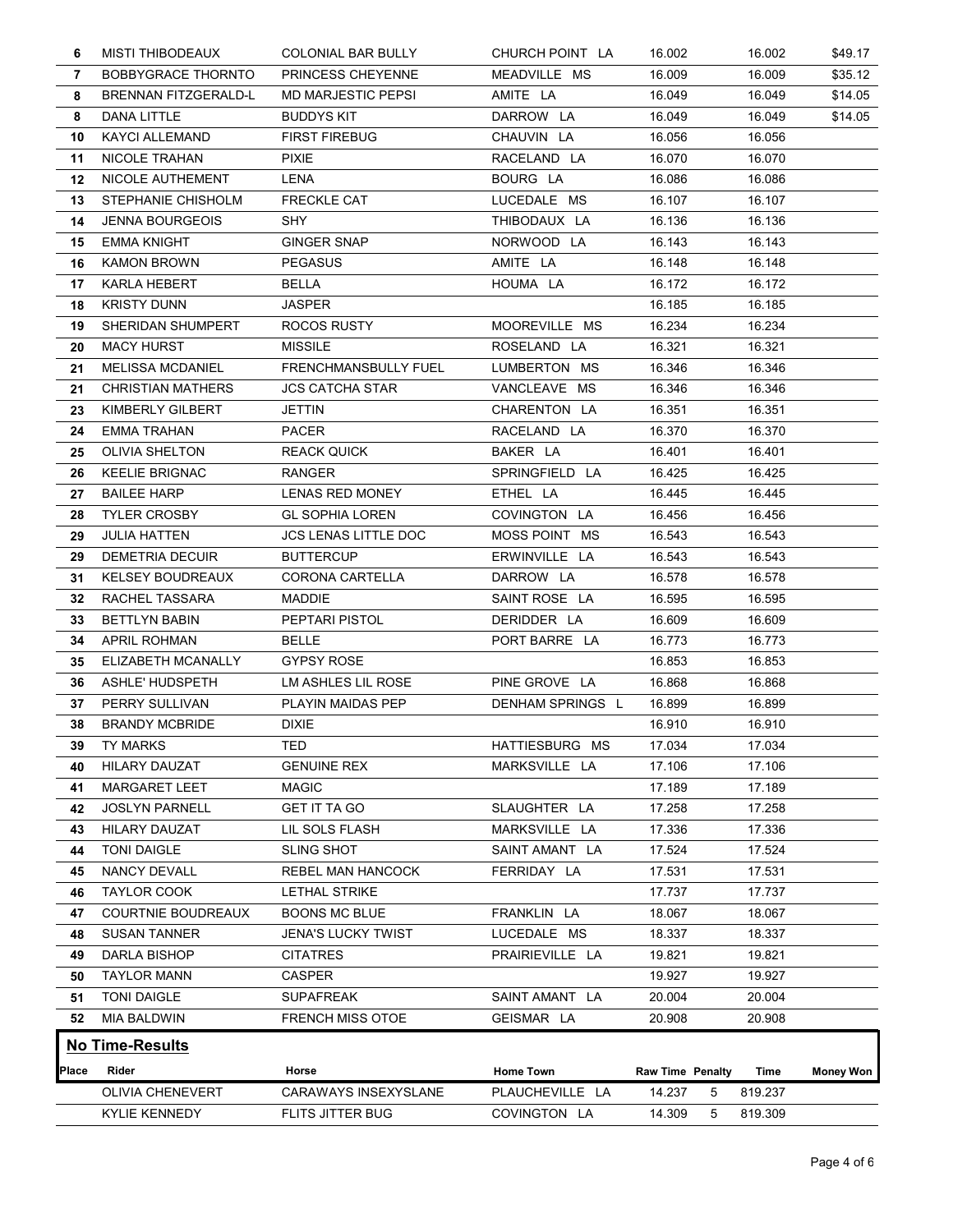| JULIE MURPHY                                        |                                                 |                                 |                  |          |                    |  |
|-----------------------------------------------------|-------------------------------------------------|---------------------------------|------------------|----------|--------------------|--|
|                                                     |                                                 |                                 |                  |          |                    |  |
|                                                     |                                                 |                                 |                  |          |                    |  |
|                                                     |                                                 |                                 |                  |          |                    |  |
|                                                     |                                                 |                                 |                  |          |                    |  |
|                                                     | ROCKSTAR RAGDOLL                                | KEACHI LA                       | 14.398           | 5        | 819.398            |  |
| KATELYN NICHOLSON                                   | LAICOS BABY KAY                                 | LAWRENCE MS                     | 14.401           | 5        | 819.401            |  |
| <b>KATELYN NICHOLSON</b>                            | VF BORN TA PASS EM                              | LAWRENCE MS                     | 14.499           | 5        | 819.499            |  |
| <b>MORGAN MOSES</b><br><b>SAMI SYLVESTER</b>        | <b>MITOS OK BARMAID</b><br>ETTAS YELLOW HANKIE  | PINEVILLE LA<br>PRAIRIEVILLE LA | 14.670<br>14.682 | 5<br>5   | 819.670<br>819.682 |  |
| <b>HAILEY THOMPSON</b>                              | <b>BRUS GIRL</b>                                | COLUMBIA MS                     | 14.684           | 5        | 819.684            |  |
| RANDI KERVIN                                        | QUICK TO KILL                                   | LUCEDALE MS                     | 14.741           | 5        | 819.741            |  |
| <b>JULIE MURPHY</b>                                 | REDNECK BAZINGA                                 | KEACHI LA                       | 14.819           | 5        | 819.819            |  |
| <b>EMILY GATLIN</b>                                 | <b>DOCS STREAKING BYE</b>                       | PRAIRIEVILLE LA                 | 14.900           | 5        | 819.900            |  |
| <b>VICKIE NOBLE</b><br><b>KRISTIN BOOKER</b>        | SF DOWNTOWN GUY<br><b>BK'S MAGIC PIE</b>        | MOSS POINT MS<br>CLINTON LA     | 14.902<br>14.908 | 5<br>5   | 819.902<br>819.908 |  |
| <b>MICHELLE BEGNAUD</b>                             | MISS SILVER GEORGIA                             | DUSON LA                        | 14.916           | 5        | 819.916            |  |
| KATIE MOSELEY                                       | PJH CEE ME FIREN BYE                            | LUCEDALE MS                     | 14.939           | 5        | 819.939            |  |
| <b>ESTEE HAWKINS</b><br>SAMI SYLVESTER              | NOBODY'S CALLIN<br>IMAGES OF FIRE ON THE R      | HAMMOND LA<br>PRAIRIEVILLE LA   | 15.012           | 5        | 820.012            |  |
| ANGIE JEAN                                          | KN JASTR TAZZ TA FAME                           | PEARL RIVER LA                  | 15.027<br>15.040 | 5<br>5   | 820.027<br>820.040 |  |
| <b>DEBBIE GUILLORY</b>                              | NATIVE CASH LEGACY                              | VIDALIA LA                      | 15.048           | 5        | 820.048            |  |
| <b>MARLEY SEALS</b>                                 | SPECIAL LIL OAK                                 | COLUMBIA MS                     | 15.059           | 5        | 820.059            |  |
| <b>MAKENNA BABIN</b>                                | FRECK PEP RIO                                   | SAINT AMANT LA                  | 15.071           | 5        | 820.071            |  |
| <b>MAKENNA BABIN</b><br><b>KARLIE NUNNERY</b>       | <b>IMANONSTOP GOOSE</b><br>PASS THE RARE STREAK | SAINT AMANT LA<br>WOODVILLE MS  | 15.161<br>15.257 | 5<br>5   | 820.161<br>820.257 |  |
| ANN SMITH                                           | JJ                                              |                                 | 15.285           | 5        | 820.285            |  |
| <b>CANDACE GRANTHAM</b>                             | ZIP TY                                          | FERRIDAY LA                     | 15.301           | 5        | 820.301            |  |
| <b>TYLER CROSBY</b>                                 | <b>FLASH</b>                                    | COVINGTON LA                    | 15.328           | 5        | 820.328            |  |
| PERRY SULLIVAN<br>RHONDA ADDISON                    | PLAYIN DOCS GOLD<br>NAWLIN'S BREES              | DENHAM SPRINGS L<br>HAMMOND LA  | 15.329<br>15.371 | 5<br>5   | 820.329<br>820.371 |  |
| <b>JESSICA ROBERTSON</b>                            | SWAYZE                                          | GONZALES LA                     | 15.417           | 5        | 820.417            |  |
| <b>BLAISE BERCEGEAY</b>                             | <b>BR THREE PEAT</b>                            | SUMMIT MS                       | 15.457           | 5        | 820.457            |  |
| <b>TYLER CROSBY</b>                                 | STORM TA FAME                                   | COVINGTON LA                    | 15.507           | 5        | 820.507            |  |
| ELLA POOLEY<br><b>SARAH B PHILLIPS</b>              | BAE<br>TOO SHY TA DANCE                         | GRETNA LA<br>POPLARVILLE MS     | 15.550<br>15.616 | 5<br>5   | 820.550<br>820.616 |  |
| <b>HEATHER SUTTON</b>                               | <b>TUCKER</b>                                   | JAYESS MS                       | 15.886           | 5        | 820.886            |  |
| <b>BETSY PARENT</b>                                 | DANDY RED QUIXOTE                               | GUY TX                          | 15.924           | 5        | 820.924            |  |
| KIMBRA LAFLEUR                                      | PERKS DISCO LADY                                | ELGIN TX                        | 16.072           | 5        | 821.072            |  |
| <b>ERICA SINGLETON</b><br><b>MEGAN DAUGHENBAUGH</b> | <b>GAME MAKER</b><br>HR DASH TA MOONLIGHT       | IOWA LA                         | 16.118<br>16.149 | 5        | 821.118<br>821.149 |  |
| <b>BOBBYGRACE THORNTO</b>                           | LIL AMSTERDAM CORONA                            | MEADVILLE MS                    | 16.242           | 5<br>5   | 821.242            |  |
| KORTNEY KAY LEE                                     | <b>COLONEL FLITS MONEY</b>                      | WALKER LA                       | 16.300           | 5        | 821.300            |  |
| JOY CALO                                            | EMMA                                            | MANSURA LA                      | 16.320           | 5        | 821.320            |  |
| ROBERTA CULPEPPER                                   | JAKE                                            | WESTWEGO LA                     | 17.283           | 5        | 822.283            |  |
| RONNIE DEVALL<br><b>SARA LEA</b>                    | <b>MISS WISE COUNTRY</b><br>BY GOLLY IM SLICK   | FERRIDAY LA                     | 18.183<br>18.268 | 5<br>5   | 823.183<br>823.268 |  |
| <b>SHAWNA MOLLIERE</b>                              | SMASHED CLEAT                                   | WALKER LA                       | 19.004           | 5        | 824.004            |  |
| ELLE SULLIVAN                                       | <b>GOLD MASTERCARD</b>                          | MANDEVILLE LA                   | 14.372           | 10       | 824.372            |  |
| <b>KENEDIE RICHARDSON</b>                           | <b>VVR FAMOUS CARTEL</b>                        | JACKSON LA                      | 14.584           | 10       | 824.584            |  |
| DEBBIE GUILLORY<br><b>SKYLAR SPILLERS</b>           | NATIVE SENIOR SIX<br><b>TAPS GREY BADGER</b>    | VIDALIA LA<br>LENA LA           | 14.874<br>15.468 | 10<br>10 | 824.874<br>825.468 |  |
| TONY GUILLORY                                       | <b>OGOODGRACIOUS</b>                            | VIDALIA LA                      | 15.854           | 10       | 825.854            |  |
| ANGIE JEAN                                          | <b>HOLDINALLTHESEISES</b>                       | PEARL RIVER LA                  | 14.426           | 15       | 829.426            |  |
| ANGEL SPIVEY                                        | SPECIAL EYES FANTSY                             | GONZALES LA                     | 15.961           | 15       | 830.961            |  |